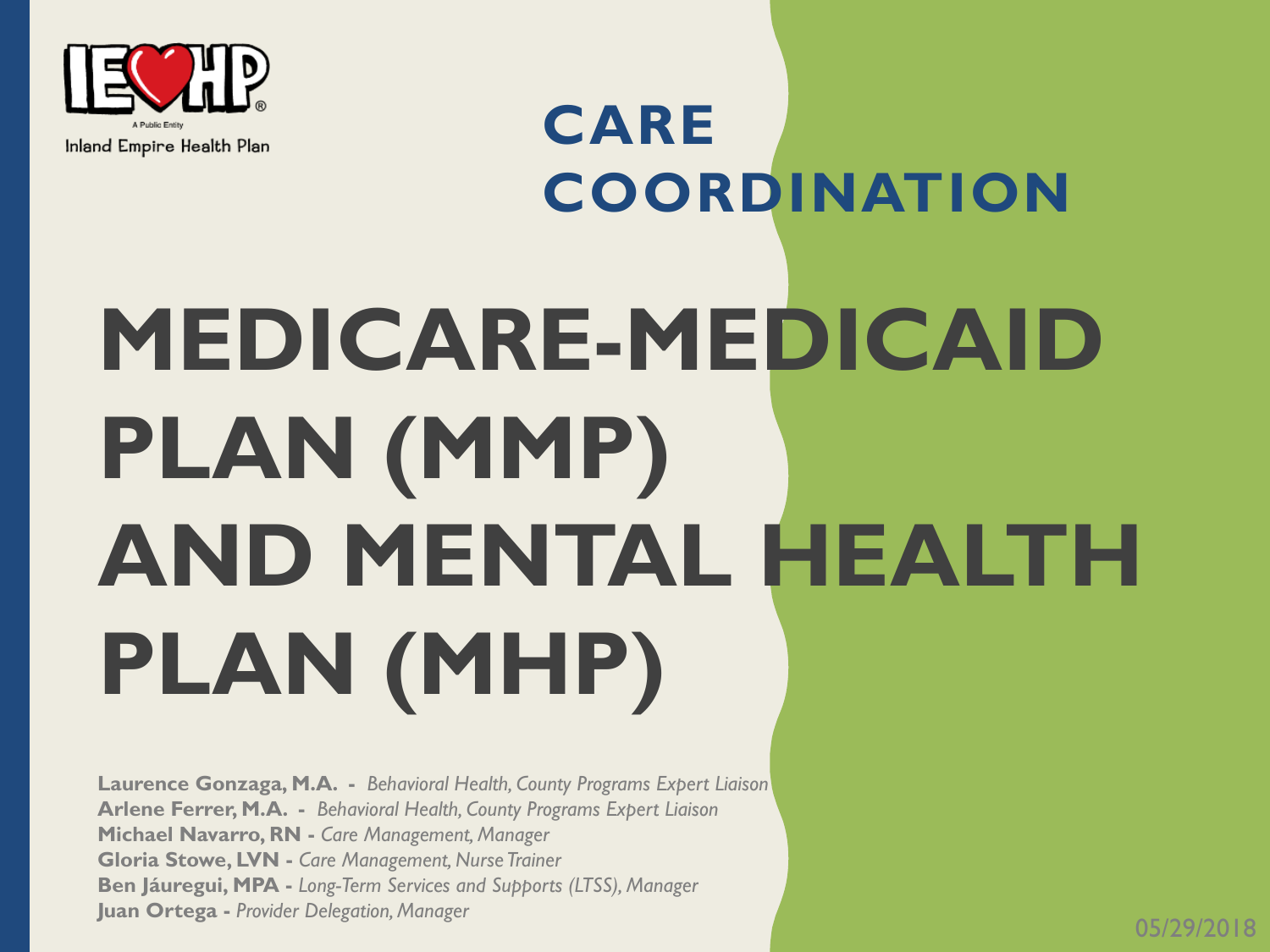### **OVERVIEW OF CA 1.7 MEASURE**

- □ 3-Way Contract Between DHCS, CMS, and IEHP
- Quality Withholds Measure 2015
- Quality Withhold Measure 2017
- $\Box$  Spirit Real Time Care Coordination
- $\Box$  Letter Yearly Case Review for all Remaining







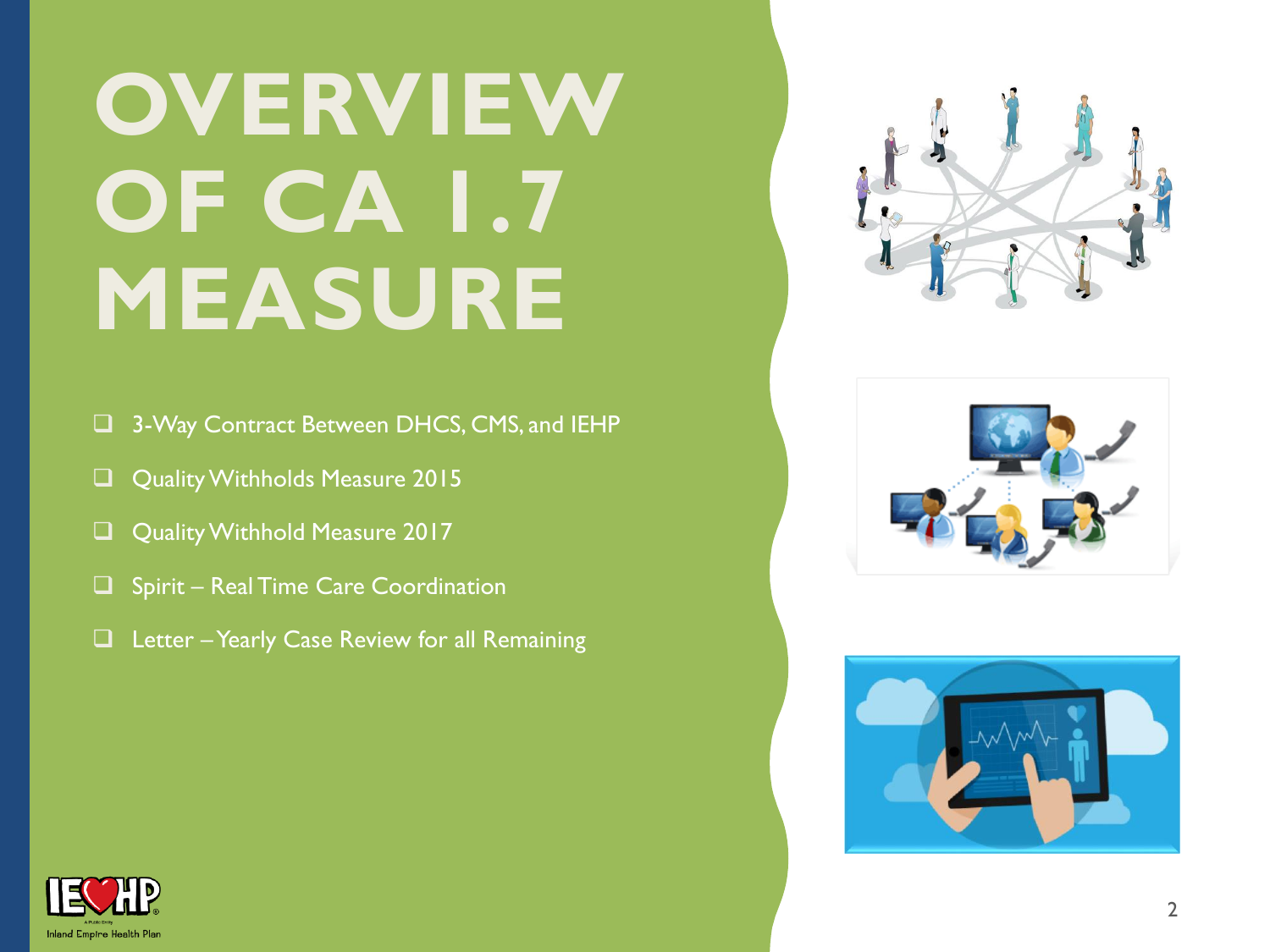## **COUNTY BH SERVICES**

- System designed primarily for the Medi-Cal Population, meeting "Specialty Mental Health Services" Criteria.
	- Mental health symptoms with significant functional impairments
- **■§ 1810.247. Specialty Mental** Health Services.
- "Specialty Mental Health Services" means:

**Inland Empire Health Plar** 

- **•** (a) Rehabilitative Mental Health Services, including:
	- (1) Mental health services;
	- (2) Medication support services;
	- (3) Day treatment intensive;
- (4) Day rehabilitation;
- (5) Crisis intervention;
- (6) Crisis stabilization;
- (7) Adult residential treatment services;
- (8) Crisis residential treatment services;
- (9) Psychiatric health facility services;
- (b) Psychiatric Inpatient Hospital Services;
- (c) Targeted Case Management;
- **(d) Psychiatrist Services;**
- **(e) Psychologist Services**

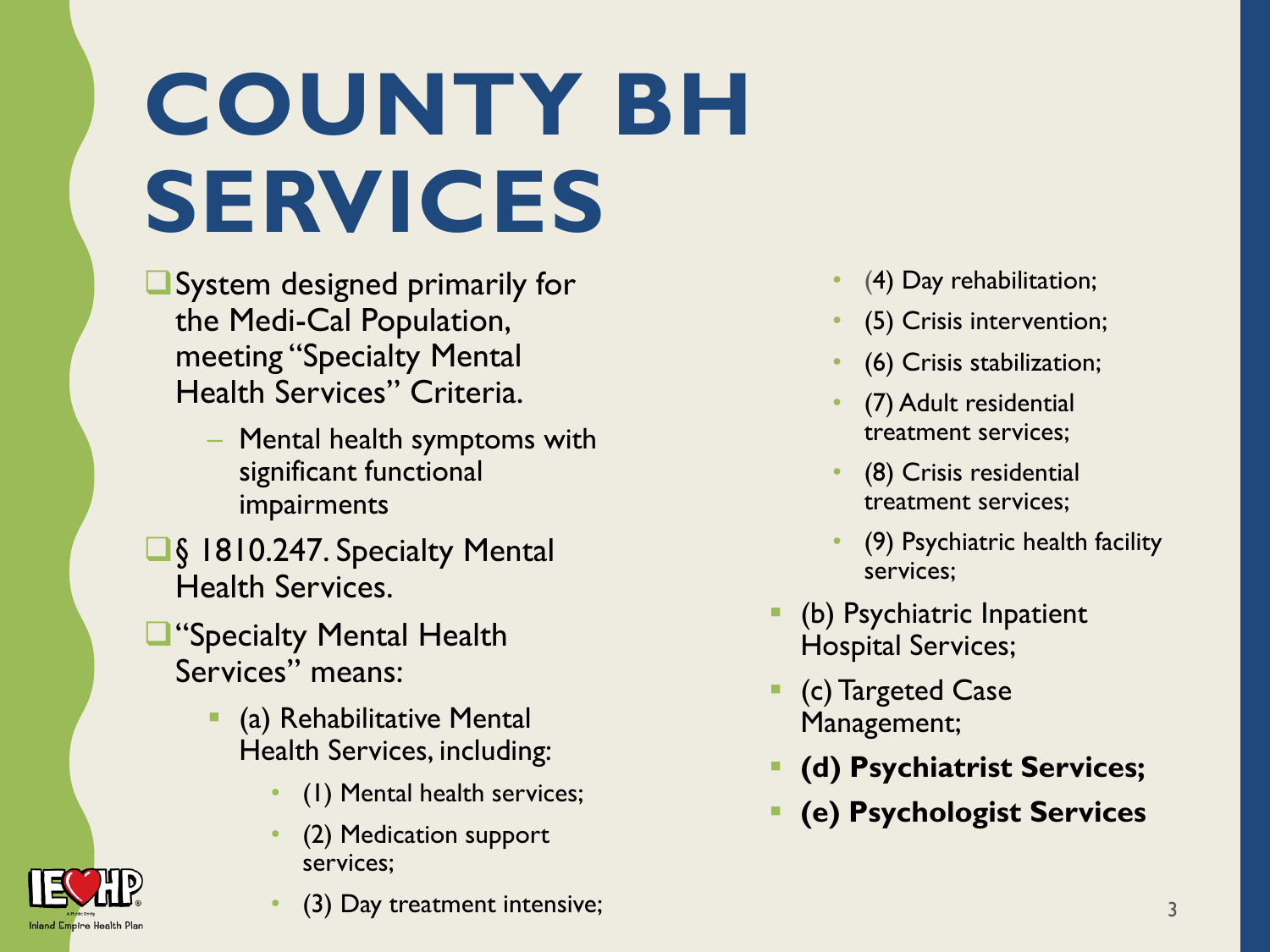#### **MEMBERSHIP REPORT**: IEHP DUALCHOICE CAL MEDICONNECT

#### 2018 TOTAL DUALCHOICE CAL MEDICONNECT POPULATION

| <b>Grouping</b>        | <b>Parent IPA</b>                                                                                                                                                                                                                                                                                            | <b>Members</b>                                             |
|------------------------|--------------------------------------------------------------------------------------------------------------------------------------------------------------------------------------------------------------------------------------------------------------------------------------------------------------|------------------------------------------------------------|
| <b>Delegated</b>       | <b>Heritage Medical</b><br><b>Primecare Medical</b><br><b>Network</b><br>Epic Health Plan<br><b>CPN - Horizon Valley</b><br><b>Medical Group</b><br><b>Dignity Health Physicians</b><br>Network - IE<br>Pomona Valley Medical<br>Group<br><b>Riverside Medical Clinic</b><br>San Bernardino Medical<br>Group | 3,148<br>3,882<br>1,717<br>508<br>387<br>278<br>519<br>535 |
| <b>Direct</b>          | <b>IEHP Direct</b>                                                                                                                                                                                                                                                                                           | 14,806                                                     |
| 2018 Total CMC Members | 25,780                                                                                                                                                                                                                                                                                                       |                                                            |

#### 2017 TOTAL MEASURE POPULATION BY LAST ACTIVE IPA

| <b>Grouping</b>   | <b>Parent IPA</b>                                          | <b>Riverside</b> | San<br><b>Bernarding</b> | Total |
|-------------------|------------------------------------------------------------|------------------|--------------------------|-------|
|                   | <b>Heritage Medical</b>                                    | 63               | 33                       | 96    |
|                   | <b>Primecare Medical</b><br><b>Network</b>                 | 125              | 48                       | 173   |
|                   | Epic Health Plan                                           | 15               | 4 <sub>1</sub>           | 56    |
|                   | <b>Horizon Valley</b><br><b>Medical Group</b>              |                  | 21                       | 21    |
| <b>Delegated</b>  | <b>Dignity Health</b><br><b>Physicians</b><br>Network - IE |                  | 12                       | 12    |
|                   | Pomona Valley<br><b>Medical Group</b>                      |                  | 4                        | 4     |
|                   | <b>Riverside Medical</b><br><b>Clinic</b>                  | 17               |                          | 8     |
|                   | San Bernardino<br><b>Medical Group</b>                     |                  | 17                       | 17    |
| <b>Direct</b>     | <b>IEHP Direct (I)</b>                                     | 382              | 246                      | 628   |
| 2017 Total by IPA |                                                            | 602              | 423                      | 1,025 |

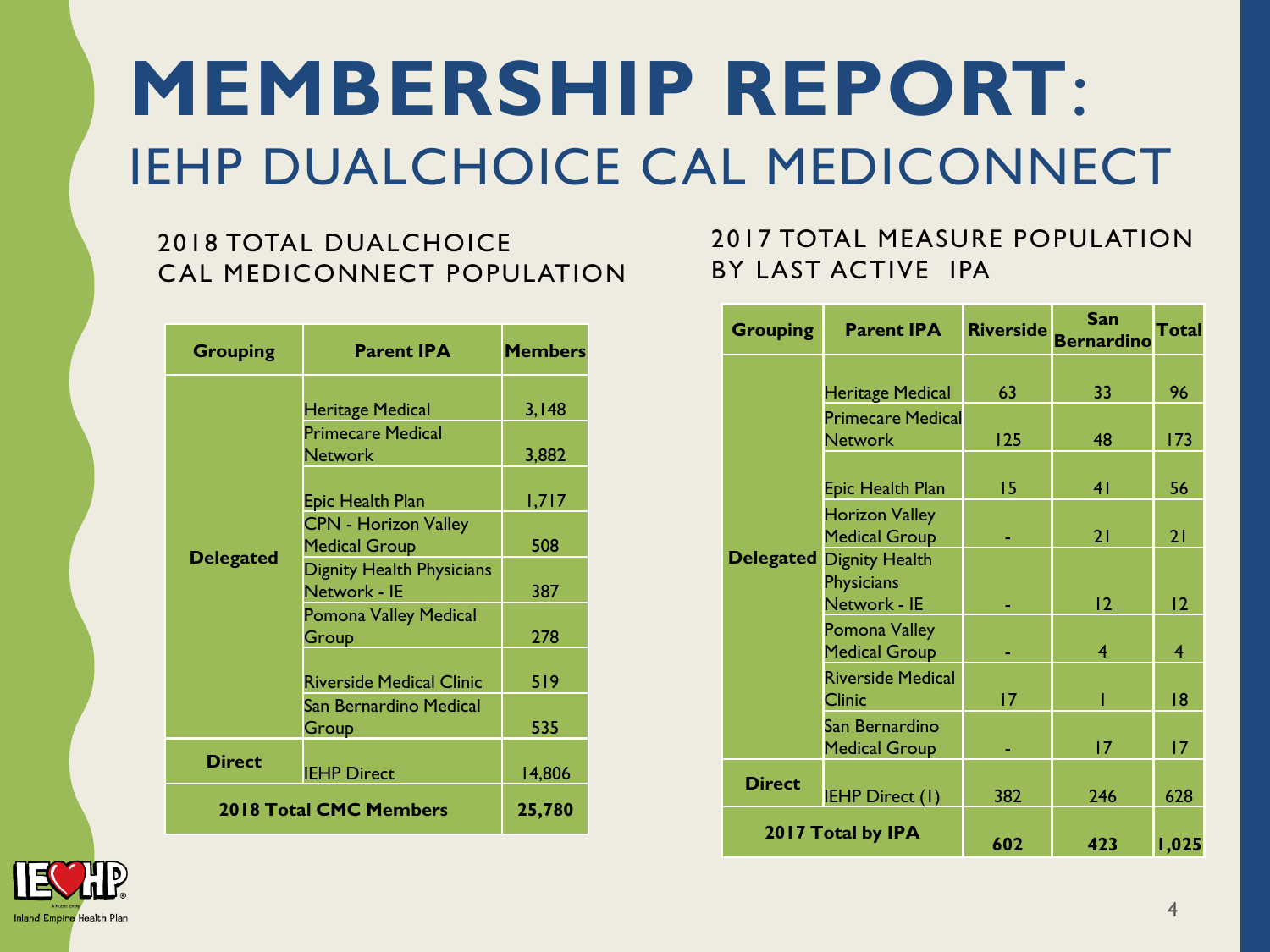

Inland Empire Health Plan

### **CARE MANAGEMENT OVERVIEW**

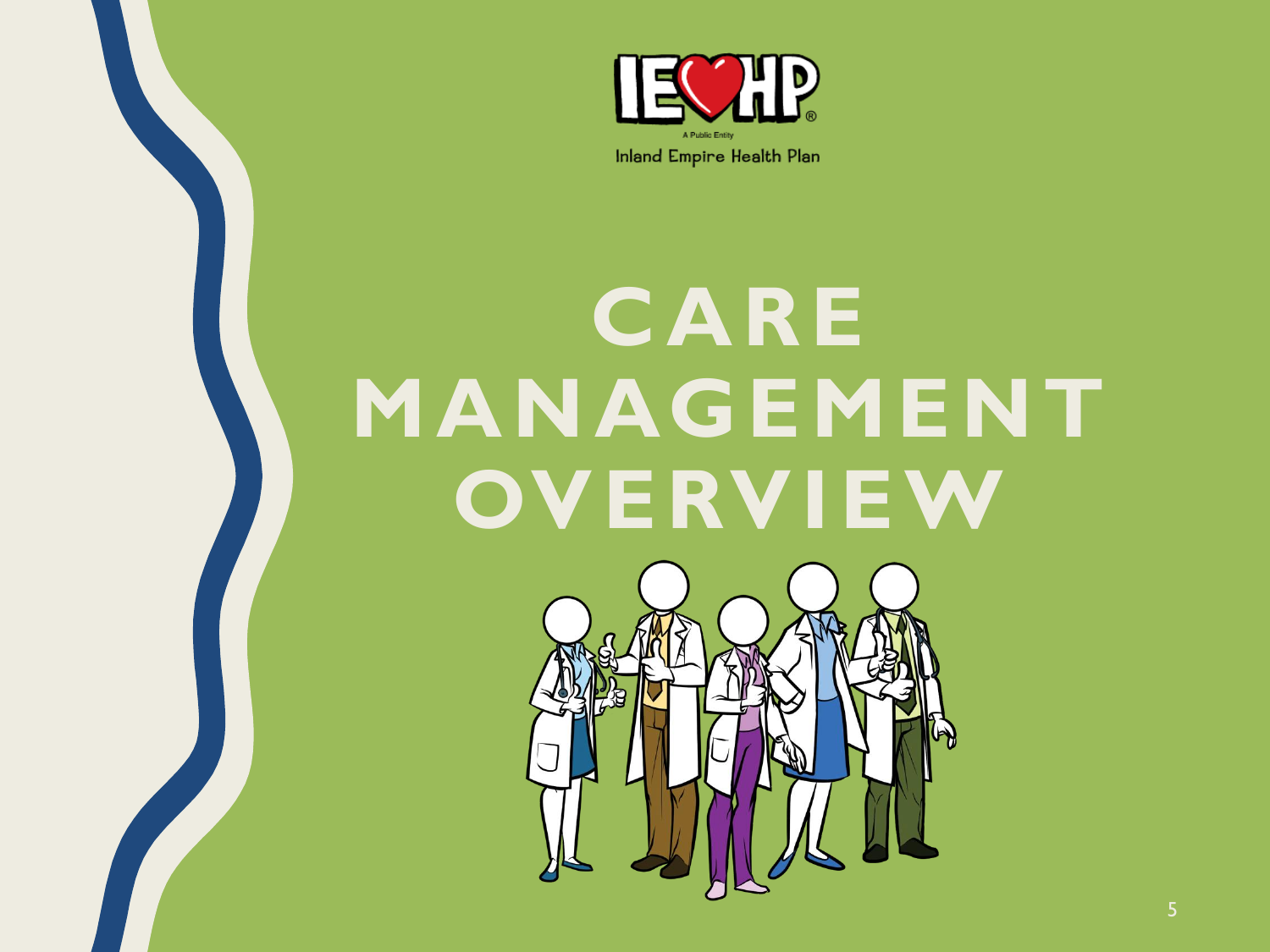### **CARE COORDINATION:**  IEHP DUALCHOICE CAL MEDICONNECT PLAN

IEHP Direct and Delegated IPA are responsible for care management activities which include:

| <b>Reviewing Health</b><br><b>Risk Assessments</b><br>(HRA) | Each member receives an HRA.                                                                           |
|-------------------------------------------------------------|--------------------------------------------------------------------------------------------------------|
| <b>Interdisciplinary</b><br><b>Care Teams (ICT)</b>         | <b>Building Individual Care Plan with Member</b><br>input, PCP, and Specialists.                       |
|                                                             | Review issues and concerns;<br>Add recommendations to Individual Care Plan                             |
| <b>Individual Care Plan</b><br>(ICP)                        | All Members have an ICP.                                                                               |
|                                                             | Care Plan is available on IEHP Provider Web<br>Portal. Members may request a copy of the<br>care plan. |

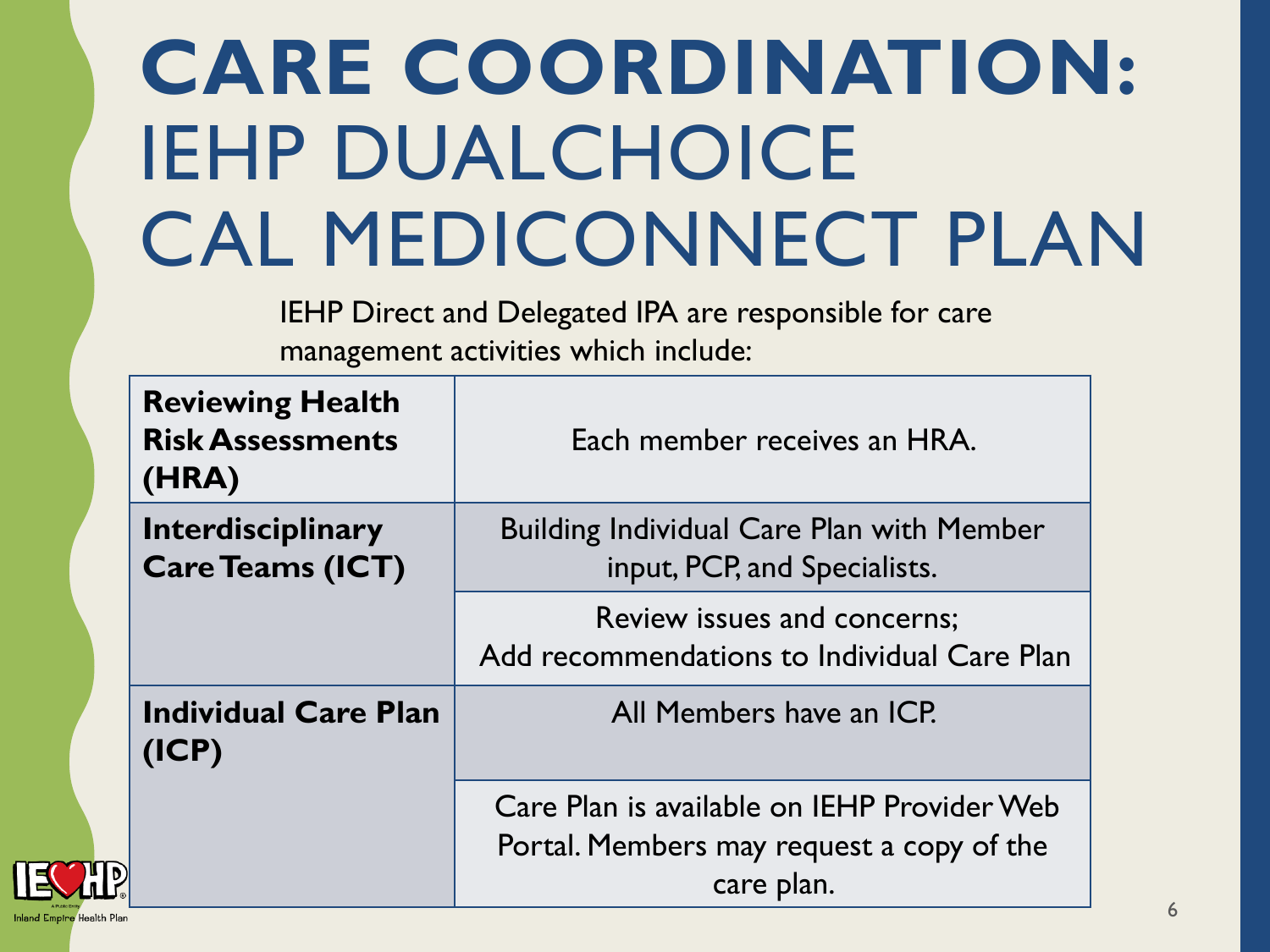### **IEHP DIRECT CARE MANAGEMENT PROGRAM SUPPORT**

- **The Transition of Care (TOC) Team: Follow-Up on Discharge from SNF/Hospital**
- Special Mobile Assessment Response Team (SMART): Mobile Face-to-Face Team – RN and MSW
- **My Path Program: Palliative Care**
- Center of Excellence (COE)
	- **Low desert**
- Wellness Programs
	- High Blood Pressure, Diabetes, Healthy Heart, Asthma, and Stop Smoking
	- Refer online at <https://ww3.iehp.org/en/Members/health-and-wellness/>
- **Q** Intense Home Based Care Management
	- **Charter Transitional Care Program**



■ Landmark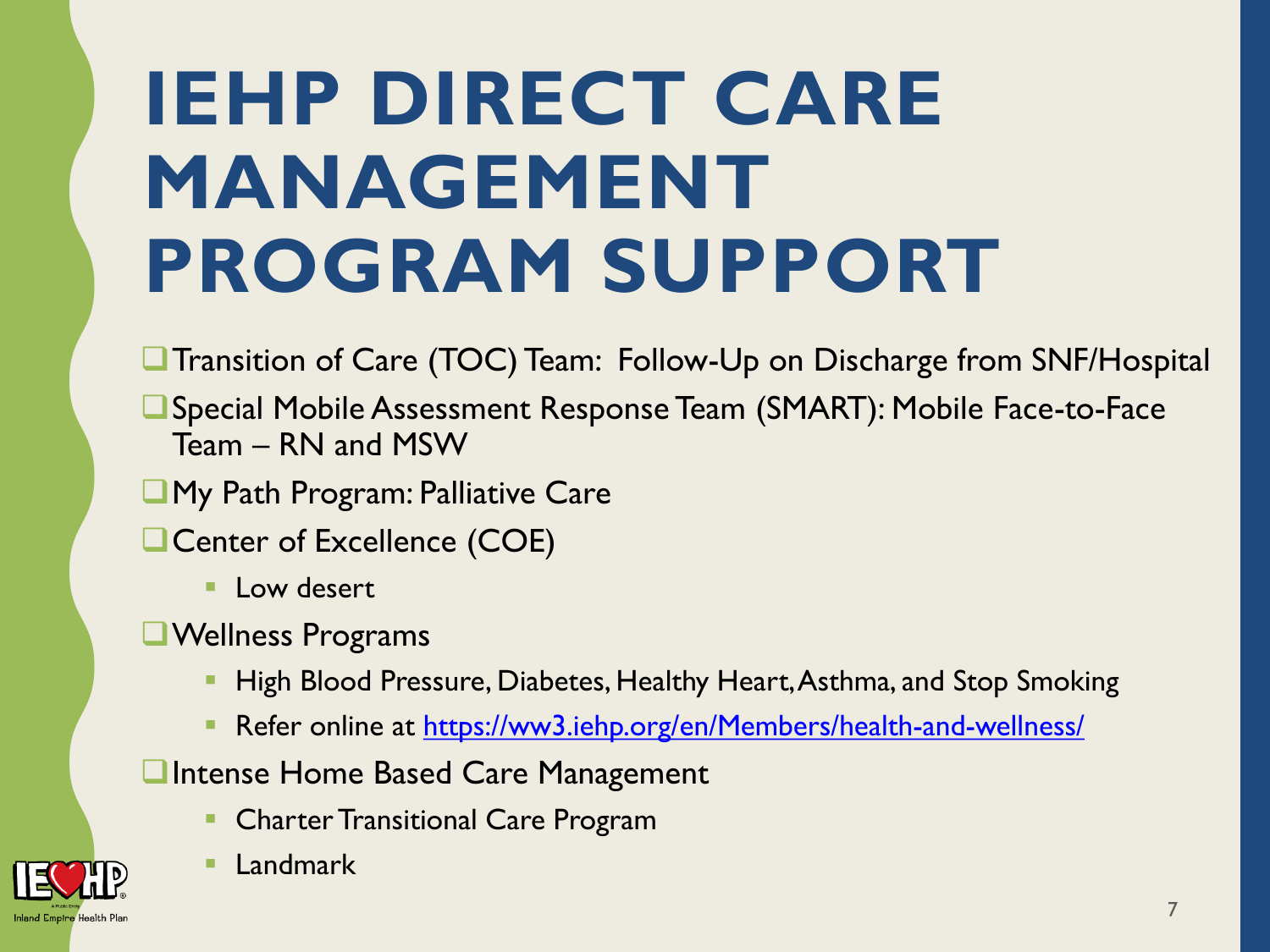### **LONG-TERM SERVICES AND SUPPORTS**

Community-Based Adult Services (CBAS) Multipurpose Senior Services Program (MSSP) **In-Home Supportive Services (IHSS)** 



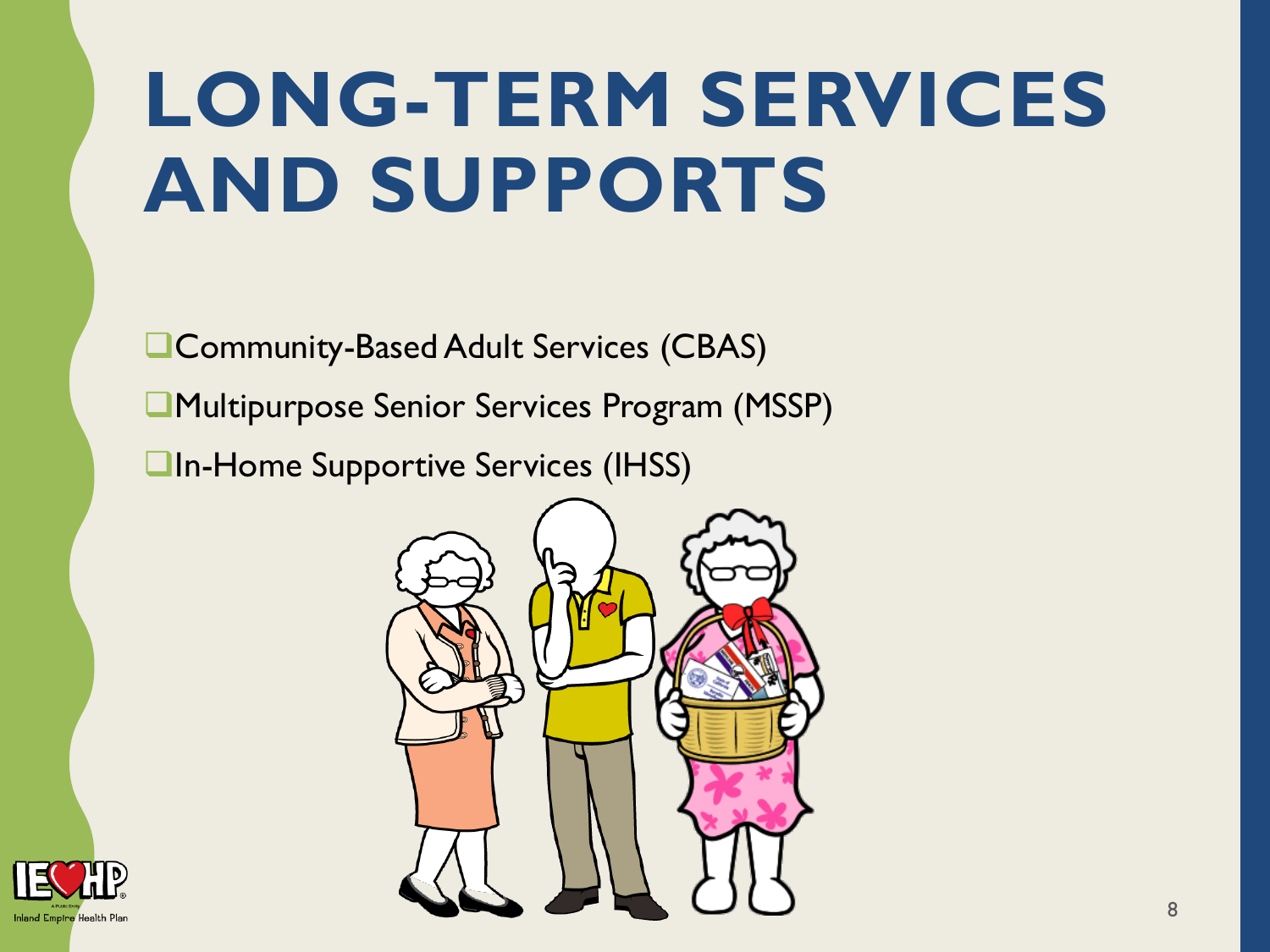### **TRANSPORTATION BENEFITS**

- **IEHP Benefits include Transportation for ALL medically necessary Medi-Cal and/or** Medicare services, including carved out services (i.e., dental, specialty mental health, and substance abuse treatment).
- Members contact ALC directly at: 866-880-3654 or call IEHP Member services:
	- Medicare: 877-273-4347
	- Medi-Cal: 800-440-4347
- $\Box$  Requests for transportation should be made at least 5 business days prior (with exceptions within 24 hours).
- Member should mention these appointments are for "**County Behavioral Health**".
- UM (Utilization Management) Transportation is required to verify ALL appointments. Members would need to complete agency's Release of Information (ROI) before requesting transportation.

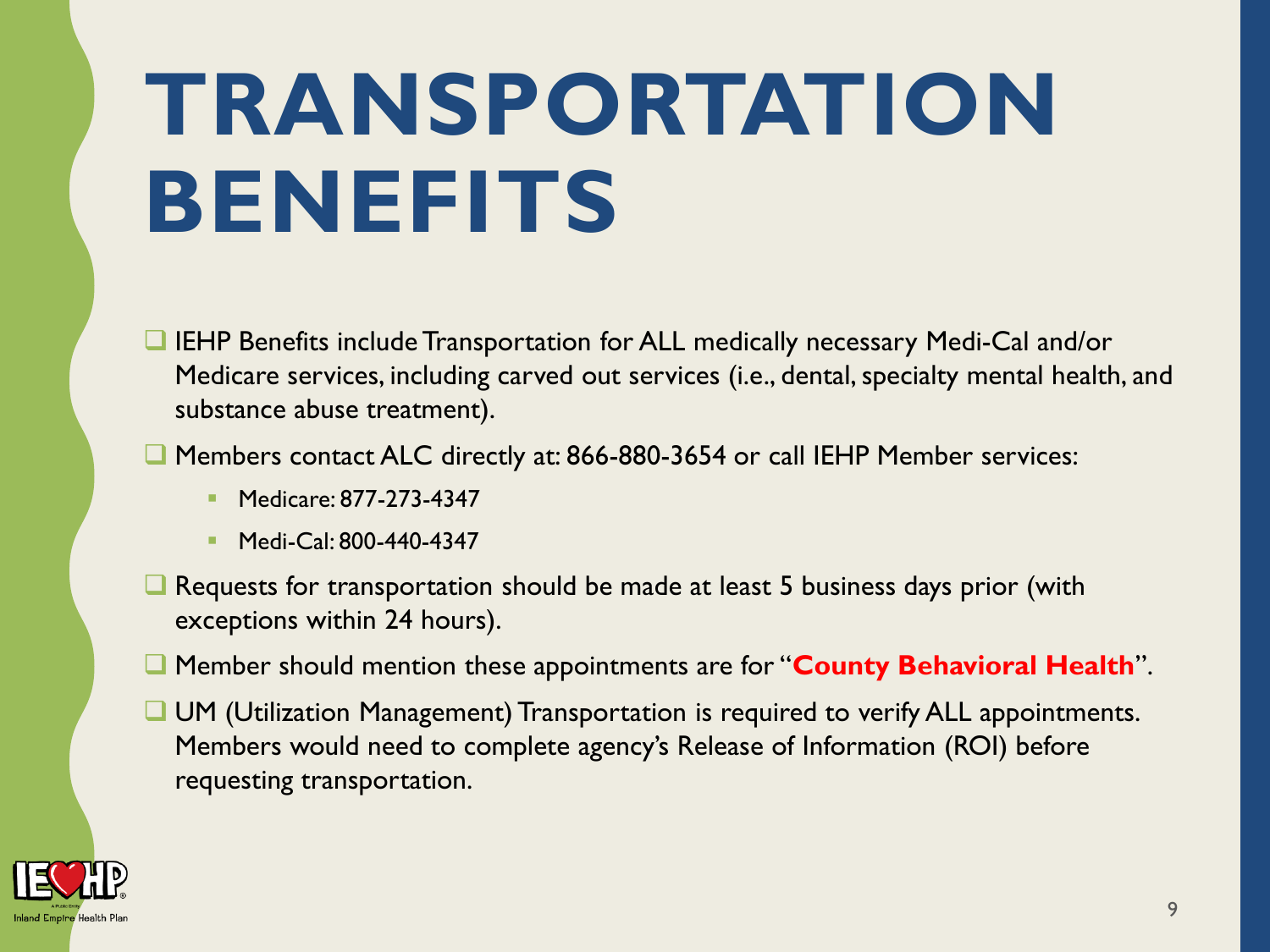## **BH AND SUD BENEFITS SUMMARY**

#### **Behavioral Health**

- **Outpatient Psychotherapy**
- **Medication Management**
- **Group Therapy**
- **Intensive Outpatient**
- **Partial Hospitalizations**
- **Inpatient**

#### **Substance Use**

- **<u>■ Intensive Outpatient</u>**
- **•** Partial Hospitalizations
- **BH Integrated Pain Program**
- **Eating Disorder**





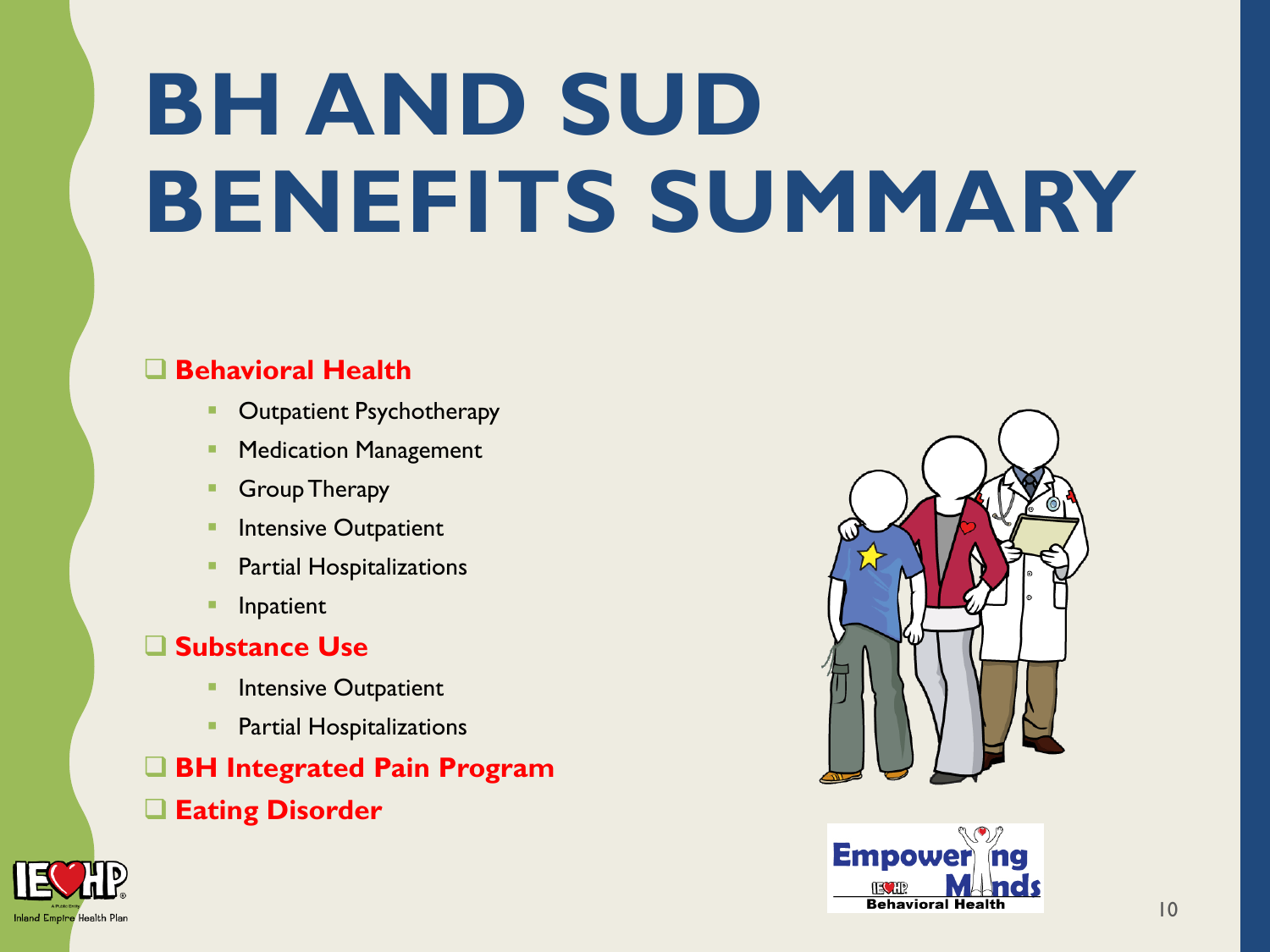# **CARE** C O O R D I N AT I O N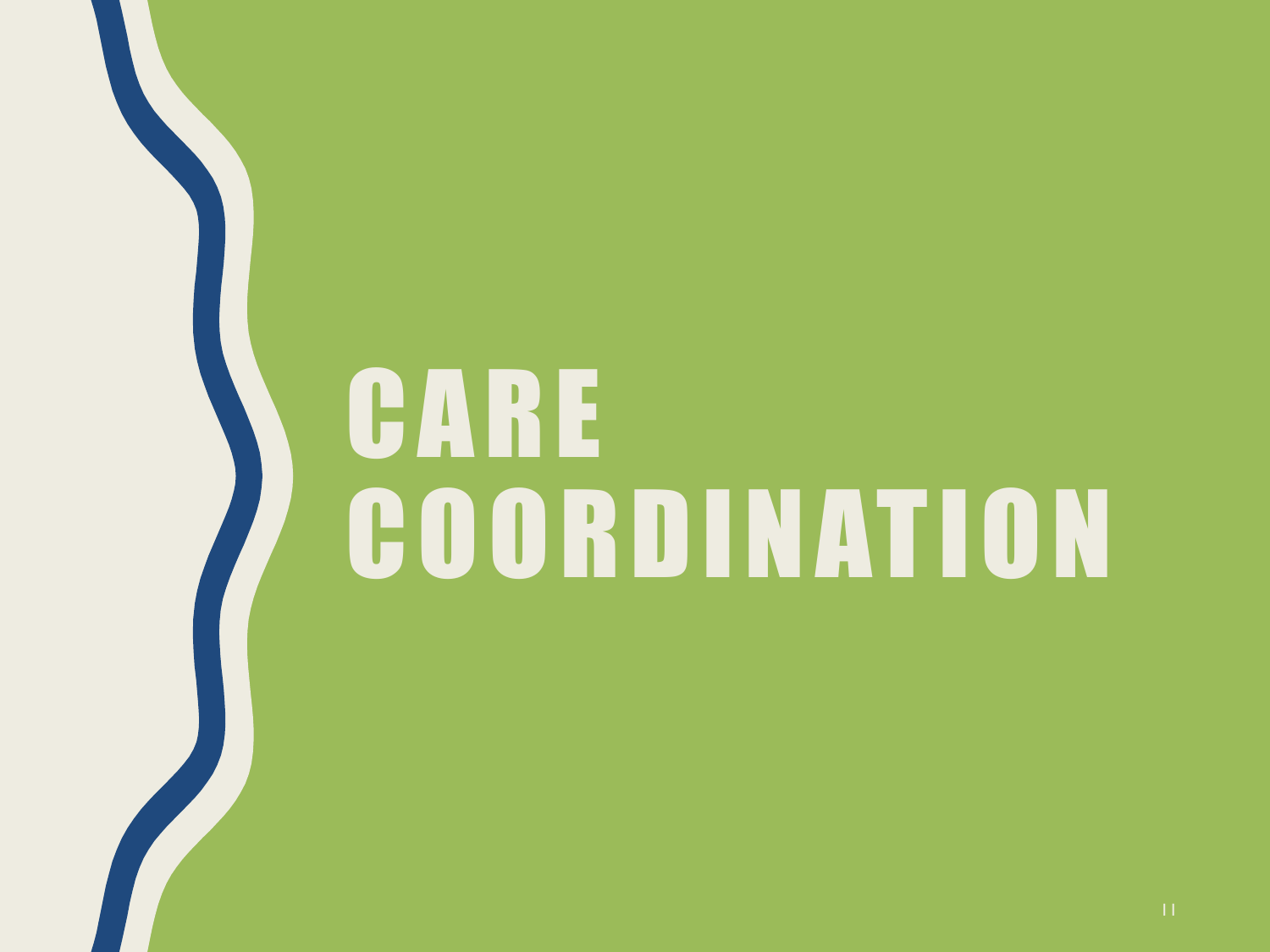#### **CAPTURING CARE COORDINATION:** BETWEEN IEHP/DELEGATES AND COUNTY BH

**Care Coordination with the**

**County Behavioral Health Provider**

IEHP and IPA Care Managers will contact County Behavioral Health Providers for all Members on their monthly list who are receiving Specialty Mental Health Services. Some discussions can include:

- **When the Member needs linkage to health plan benefits.**
- When the Member experiences a medical episode that is impacting behavioral health.
- **When the Member experiences a behavioral health episode that is** impacting physical health.
- **When additional information is needed to complete the Individualized** Care Plan.

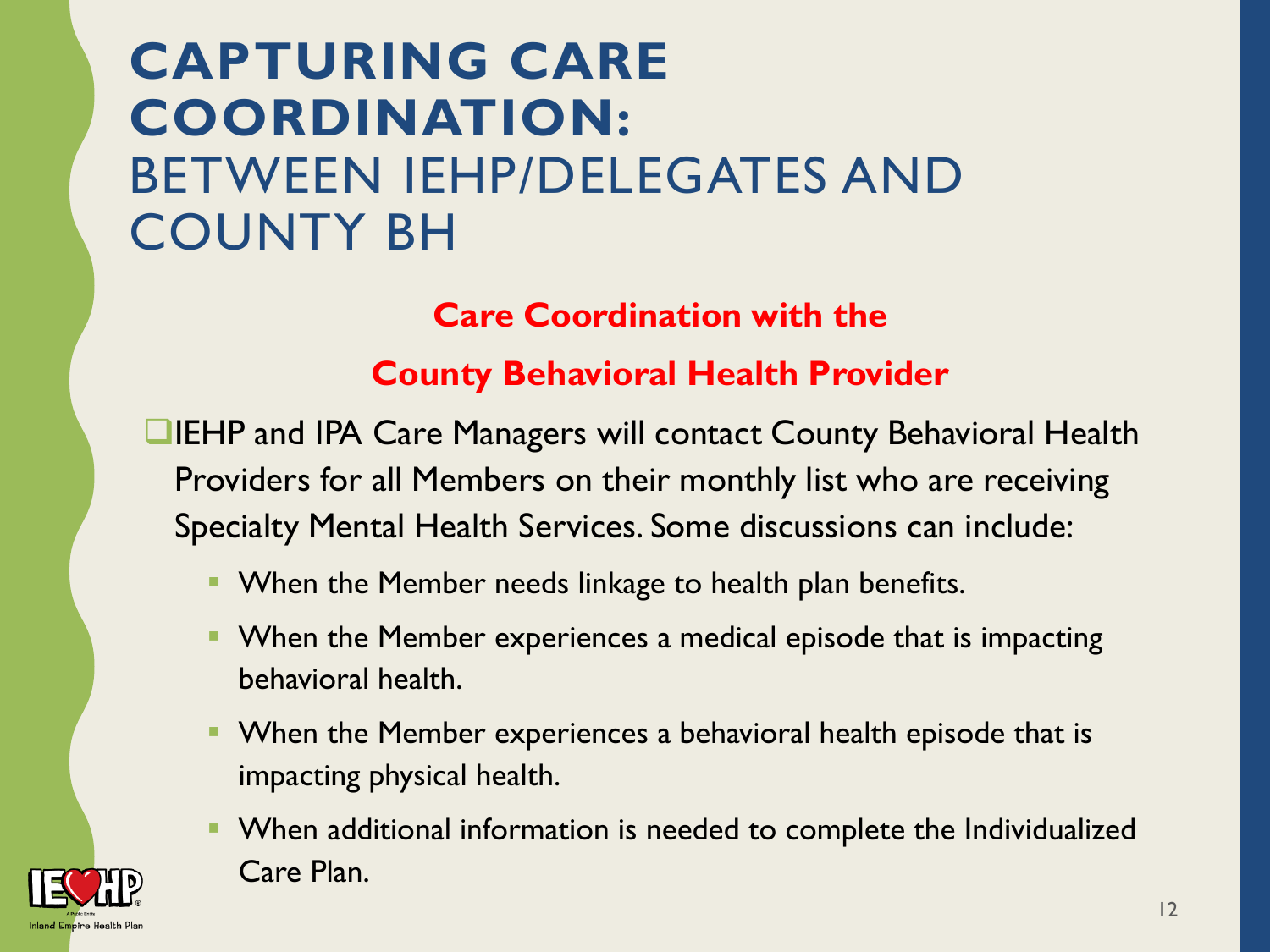#### **Documentation Requirement CARE COORDINATION:**  PROCESS FOR DELEGATES

Documentation of outreach attempts must include:

- The name of the Member's county mental health Provider/county clinic;
- The name of the person the MMP/IPA attempted to contact at the Member's county mental health Provider/county clinic;
- The time and date of the outreach attempt;
- The method of the outreach attempt (e.g., phone, email, fax, in-person, etc.);
- If successful, document care coordination discussed.
- For IEHP Direct, documentation of care coordination would occur in IEHP's medical management system (MedHOK in the Communication Tab, under Contact Note).

**The IPA Delegates, documentation of care coordination would occur in** the IPA's medical management system.

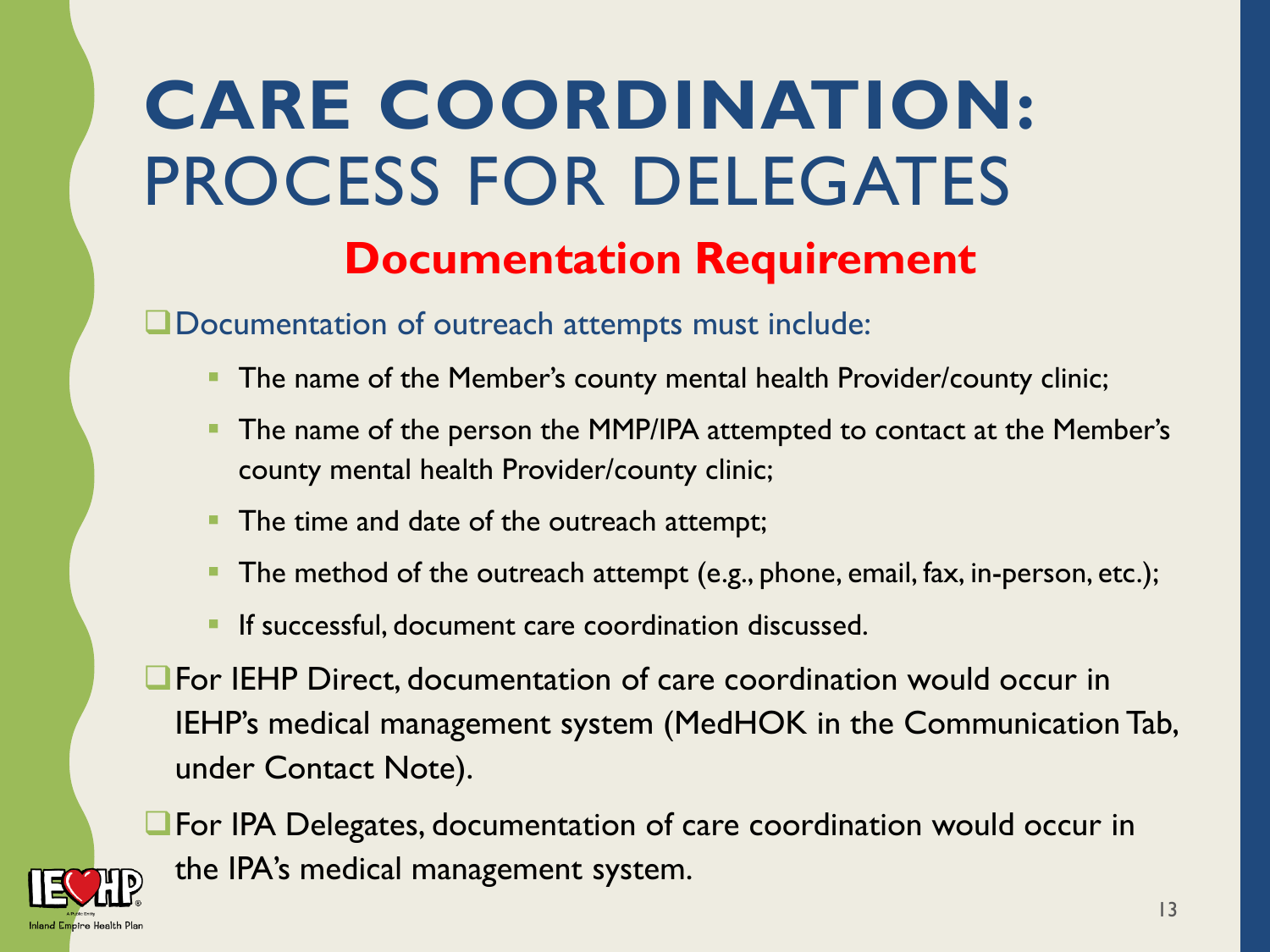### **CARE COORDINATION:**  PROCESS FOR DELEGATES

#### **Report Overview**

- **Eligible Members**
- Eligibility Date: Effective with IEHP and Effective with IPA
- Behavioral Health Diagnosis
- **IEHP Behavioral Health Authorizations and/or Enrollment in Special** Programs.
- Specialty Mental Health Services through County Behavioral Health
- **Q Contact information for County Behavioral Health partners**
- Measure Met
- **QIPA Outreach Attempts**

**[Monthly CA1.7 Specialty MH Report to IPAs.xlsx](DRAFT Monthly CA1.7 Specialty MH Report to IPAs_De_Identified.xlsx)** 

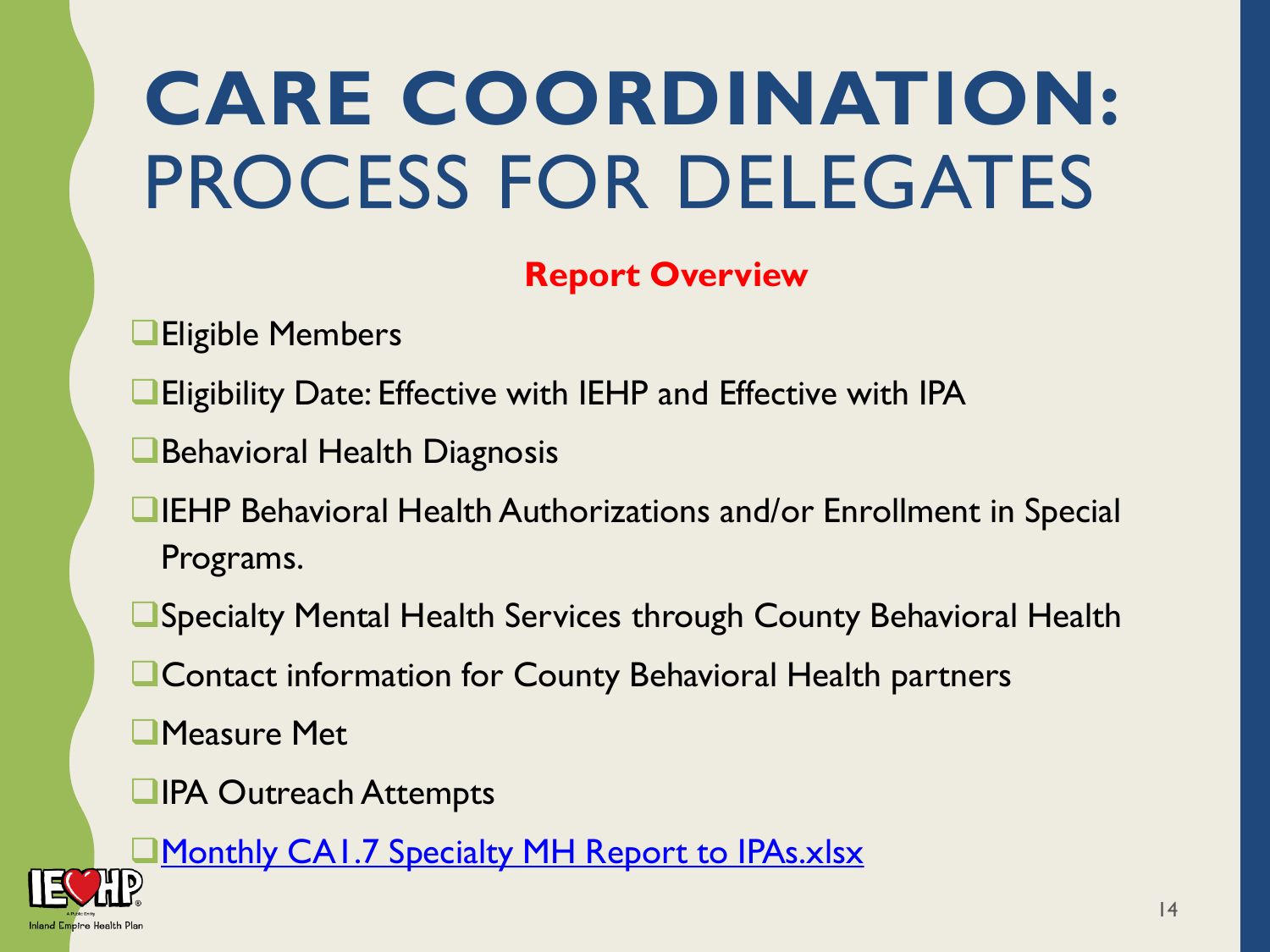### **CARE COORDINATION:**  PROCESS FOR DELEGATES

#### **Reporting Requirements**

#### Definition of Successful Contact

- **Discussion between the MMP/IPA and Member and the MMP/IPA and** county Provider include:
	- Diagnoses (including medical, behavioral, and social needs), review treatment plans, and/or coordinate mental health services provided by the county Provider with any of the services (e.g., medical, LTSS, etc.) provided by the MMP/IPA. This exchange of information may be conducted via phone, secure email, fax, or in person.

#### Definition of Unsuccessful Contact

**• MMP/IPA was unable to reach the Member or the Member's county** mental health Provider/clinic following at least three documented outreach attempts (for Provider and Member separately), for the purpose of care coordination of the Member's mental health needs.

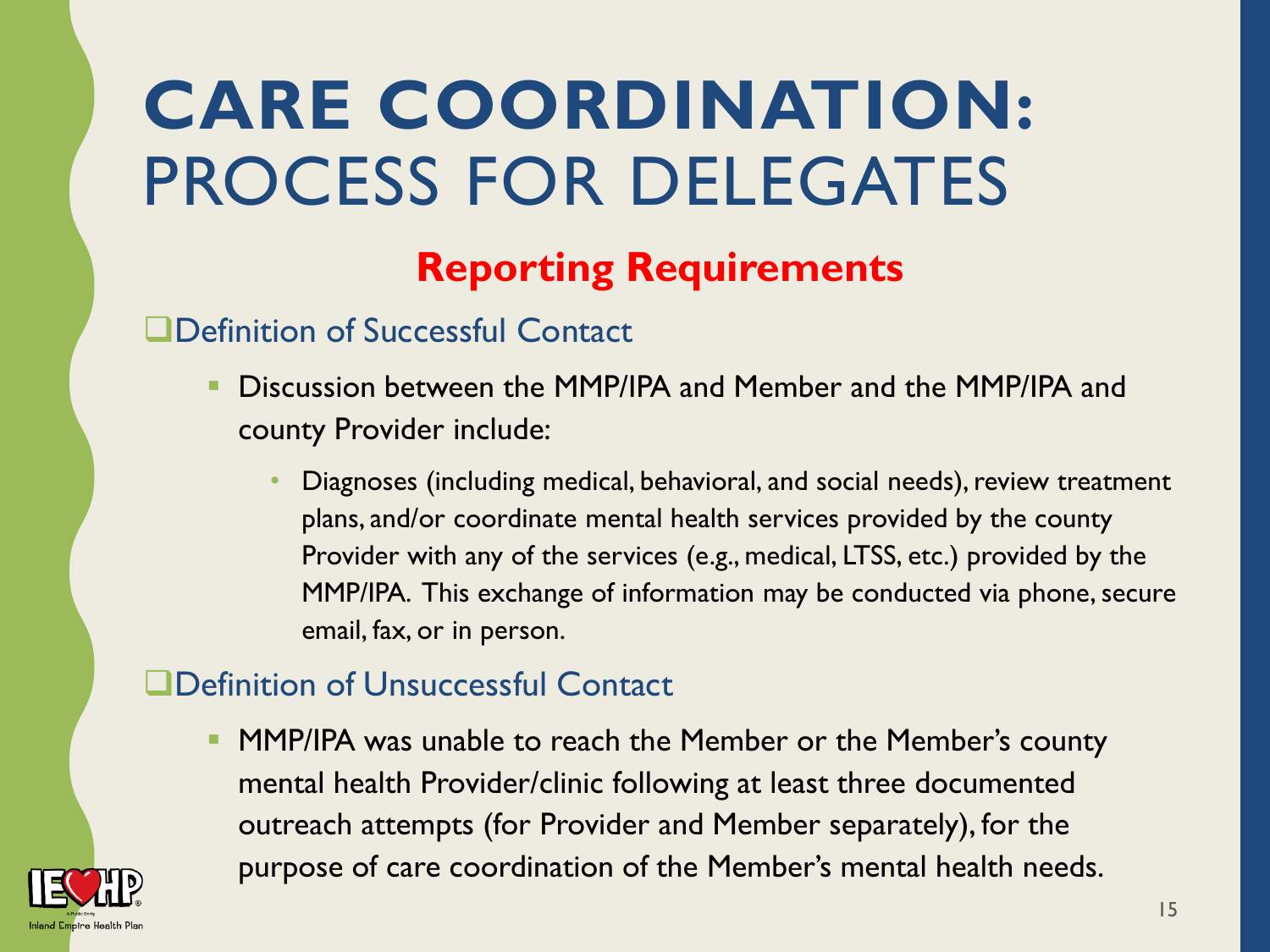#### **CARE COORDINATION:**  PROCESS FOR DELEGATES **Reporting Requirements**

#### **Q** Dates

- **EXT** IPA will receive an automated report on the 1st of each month.
	- Beginning on 6/1/18, pick up files from the SFTP Specialty Mental Health folder.
- **EXECT** IPA will return completed report no later than the  $15th$  of the following month.
	- Beginning on 7/15/18, place completed files in the SFTP IPA Oversight/YYYY/MM folder

#### **Q** Naming

- **E** Use naming of IPA Code SpecialtyMH\_MM\_YYYY for file
	- Use the unique IPA code in the naming
	- Use the month the file was received in the naming
	- For example, by no later than July 15, 2018, the IPA will post XXX SpecialtyMH 06 2018 file in the IPA Oversight/2018/July folder

#### $\Box$  Files

- **EXT** When the IPA returns the completed report, IEHP will process report to determine which Members require additional outreach attempts to meet the measure.
- Depending on when IPA returns the completed report, the updated report of remaining follows ups may be one month behind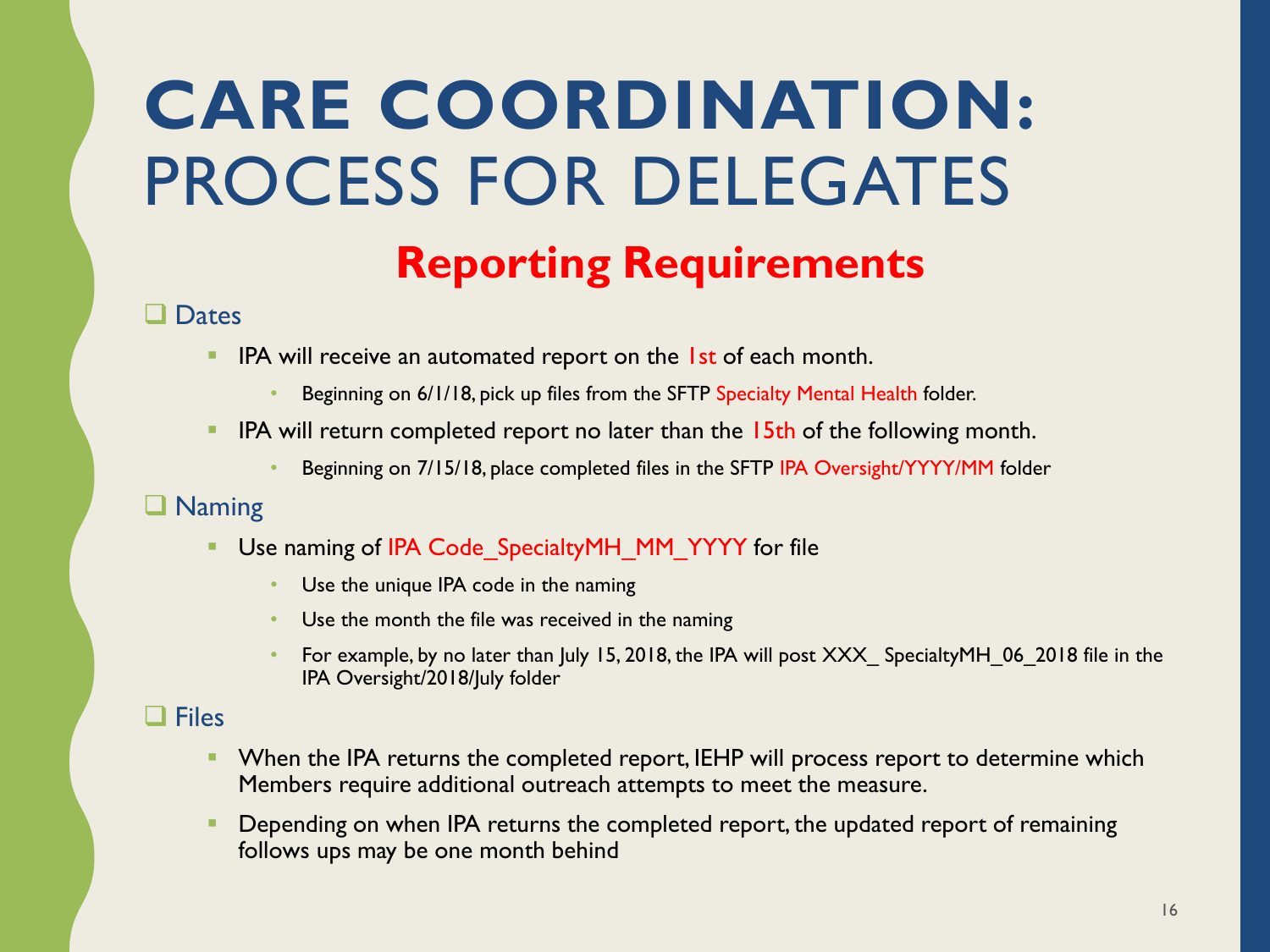# **MONITORING** AND OVERSIGHT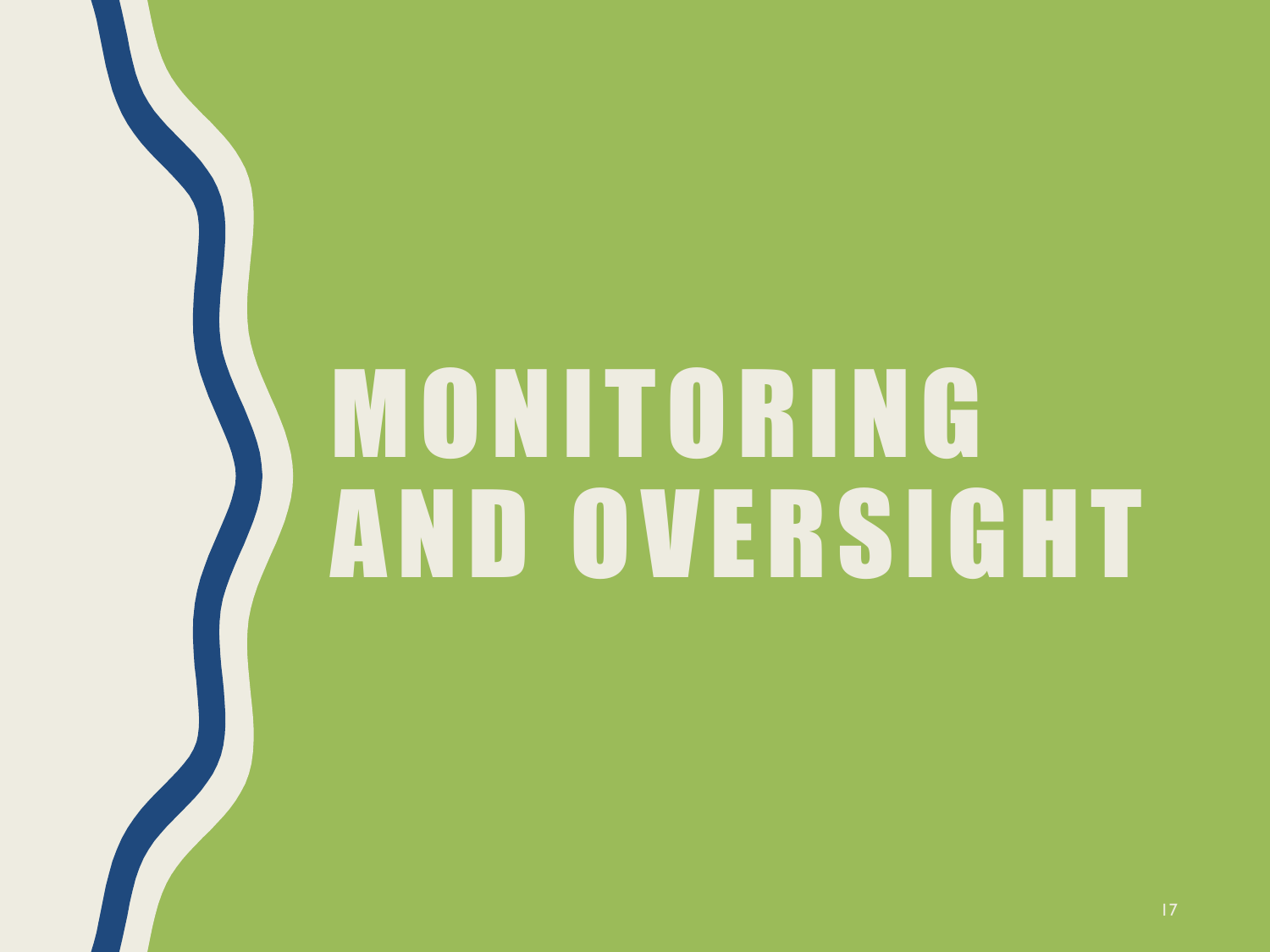## **MONITORING AND OVERSIGHT**

#### **Documentation Requirement within the Case Management Files**

- Delegation Oversight Team will be monitoring IPA's to ensure the monthly reports are submitted on time and is completed each month.
- Delegation Oversight Nurse Auditors will include Members who are on the Specialty Mental Health report as part of files selected for auditing on a monthly basis. IPA's are expected to document their discussion, coordination of care, and ICT's within their case files.
	- Can be a separate field in your system
	- Can also be entered as case notes
	- Evidence of participants, roles, and any care plan updates
	- Scheduled follow up calls/interventions